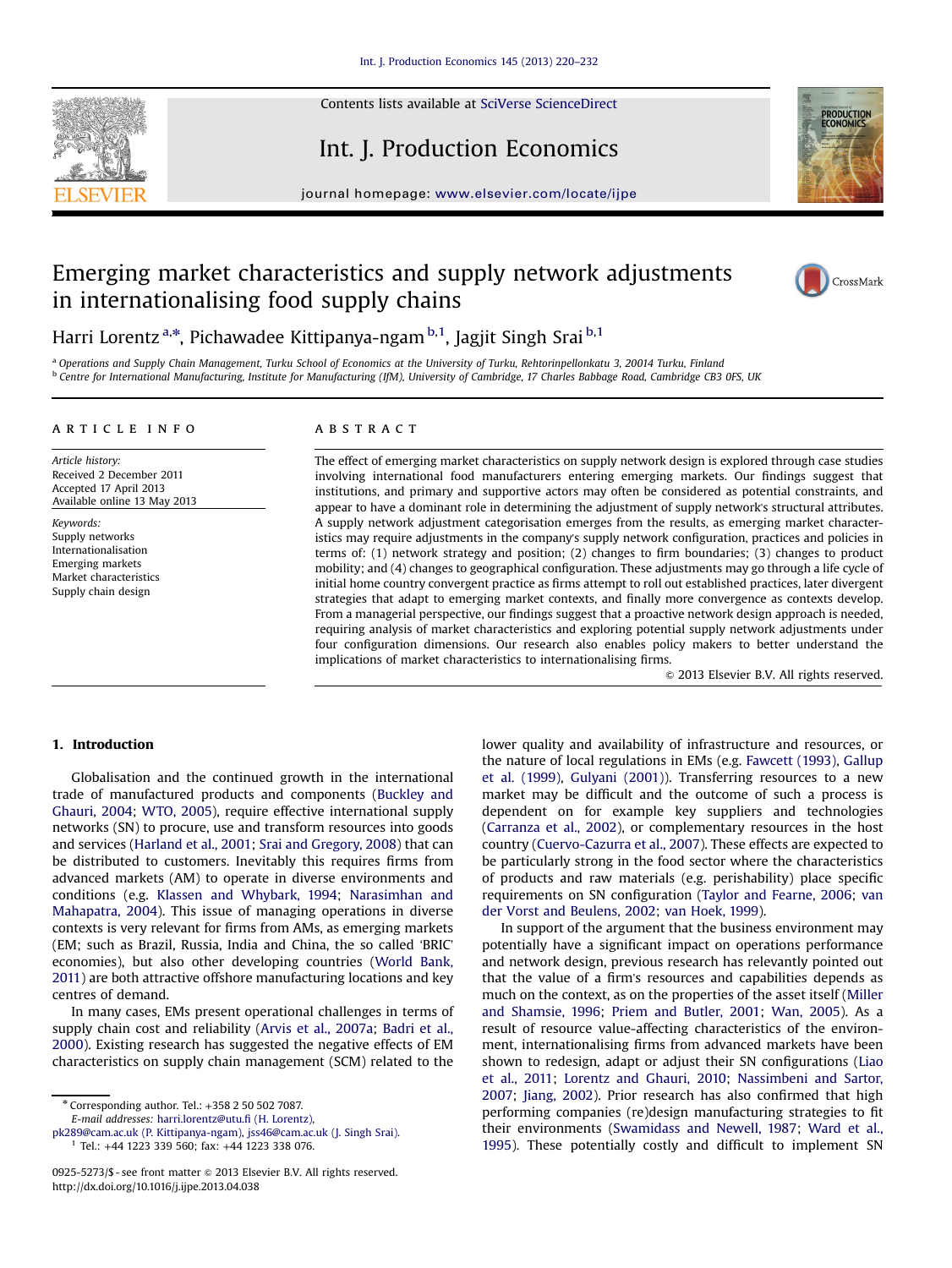adjustments, which are however essential for maintaining performance and competitiveness, are the focus of this research. Again, food supply chains represent a particularly interesting sector context, as the SN tier structure involves extended long tier supply chains of upstream and downstream actors with firms making strategic choices on product characteristics and the location of upstream and downstream activities [\(Srai, 2013](#page--1-0)).

Hence, we state our research question as follows: How do emerging market characteristics affect the food supply networks of internationalising firms? Underscoring the relevance of this research question, previous research has stressed the importance of understanding the EM environment and the resulting practices of internationalising firms (Handfi[eld and Withers, 1993;](#page--1-0) [Avittathur and Swamidass, 2007\)](#page--1-0). We contribute to this extant understanding by taking the SN practice perspective and considering the relationship of a range of drivers to particular SN adjustments, and how supply networks evolve through stepwise adjustments.

The research is limited to AM firms' internationalising their operations to EMs. Therefore, we aim to contribute to the body of literature on international operations management, and specifically on the less studied area that deals with operations in developing countries and EMs ([Prasad and Babbar, 2000](#page--1-0)). We also contribute to the emerging literature on supply chain adaptation ([Seifert and Langenberg, 2011;](#page--1-0) [Liao et al., 2011](#page--1-0)). In practical terms, the exploratory case studies presented in this paper provide operational level insight into SN design adjustments in EMs.

### 2. Literature review and research framework

The central aim of this research is to understand how food SN designs are adjusted in EMs. In other words, we examine the relationship between EM characteristics (independent variable) and SNs (dependent variable).

#### 2.1. EM characteristics and their influence on supply networks

In the economic development literature, factors of production, such as private capital, labour, public capital stock, technology ([Arrow et al., 1961;](#page--1-0) [Shah, 1992;](#page--1-0) [Dewan and Min, 1996](#page--1-0)), or resource endowments, have been identified as the direct determinants of economic growth and long-term development ([Engerman and](#page--1-0) [Sokoloff, 2002](#page--1-0)), alongside geographic features, i.e. climate, health, soil quality, access to markets [\(Gallup et al., 1999](#page--1-0)). Furthermore, resources and geography have been shown to have an indirect effect on economic performance through the construct of institutions [\(Engerman and Sokoloff, 2002;](#page--1-0) [North, 1990\)](#page--1-0). Institutions, it has been argued seem to predominantly determine the use and development of resources in a given geographical setting, and further, the competitiveness of a country [\(Rodrik et al., 2004\)](#page--1-0).

It may be concluded that geography, resources and institutions (GRI) are the important determinants of economic growth. In the context of AM firms' internationalisation in an EM, it is appropriate to utilise these three dimensions as a framework for reviewing their influence of market characteristics on SNs.

From a supply chain perspective, geographic features, such as topography and population density are obvious determinants of transport infrastructure characteristics, and also shippers' freight logistics practices, such as warehouse strategy, backhaul, and shipment consolidation ([Sankaran, 2000](#page--1-0)). Geographic distance imply uncertainty and the exposure of supply chains ([Prater](#page--1-0) [et al., 2001](#page--1-0)), long lead times and reduced responsiveness in global supply chains ([Christopher et al., 2006](#page--1-0)), and determine a large share of the total logistics costs ([Hesse and Rodrigue, 2004](#page--1-0)). A land-locked status of a country may also have a significant impact

on the logistics costs and lead times associated with operations in a specific market [\(Arvis et al., 2007b](#page--1-0)), and, more generally, on effective participation in global production networks ([ADB, 2006\)](#page--1-0). From a food supply network perspective, climate and soil quality influence the availability of local raw materials and the requirements for controlling the conditions of material flow.

Limited resource endowments constrain the development of a country's infrastructure (e.g. [Razzaque \(1997\),](#page--1-0) [Button \(1998\)\)](#page--1-0). Low quality and availability of infrastructure imply lower productivity ([Button, 1998](#page--1-0)), higher logistics costs [\(Arvis et al., 2007a\)](#page--1-0), geographic fragmentation of distribution channels ([Jiang and Prater,](#page--1-0) [2002\)](#page--1-0), excessive inventory holding (Handfi[eld and Withers, 1993\)](#page--1-0), barriers to lean production implementation [\(Gulyani, 2001](#page--1-0)), as well as higher uncertainty in general ([Prasad et al., 2005\)](#page--1-0). [Amoako-Gyampah and Acquaah \(2008\)](#page--1-0) suggest that firms whose operations are constrained by poor transport infrastructure, should seek to achieve competitive advantage through high product quality instead of example delivery performance. The levels of expertise and competence of the labour force determine the extent of sophistication in SCM policies and practices (e.g. [Tan](#page--1-0) [\(2001\),](#page--1-0) [Abdulrahman et al., in press\)](#page--1-0). Resources may also impact SCM policy and practice, as for example [Dadzie \(1998\)](#page--1-0) has pointed out how the availability of foreign currency determines materials management practices in Ghana, [Prasad et al. \(2005\)](#page--1-0) show how a lack of capital and high interest rates encourages a more coordinated control of build-to-order supply chains, and [Abdulrahman](#page--1-0) [et al. \(in press\)](#page--1-0) suggest that lack of capital inhibits implementation of reverse logistics systems in China. [Yi et al. \(2009\)](#page--1-0) point out the implications of general lack of resources to new product introduction capability in Chinese firms.

Institutional frameworks have been shown to affect the development of service and manufacturing industries (e.g. [Jiang](#page--1-0) [\(2002\)\)](#page--1-0), long-term evolution of supply networks ([Li et al., 2010\)](#page--1-0), as well as complexity, uncertainty and reliability in international supply chains [\(Prater et al., 2001](#page--1-0); [Arvis et al., 2007a\)](#page--1-0). Institutions may regulate certain areas of SCM, such as transport management, international trade and facility location. Effects may be manifested in network design [\(Dadzie, 1998\)](#page--1-0) and logistics strategies of internationalising firms ([Goh and Ang, 2000](#page--1-0)), and reverse logistics implementation [\(Abdulrahman et al., in press\)](#page--1-0). Manufacturing performance has been shown to be higher in free-market economies in comparison to those that are state-managed [\(Kadipasaoglu](#page--1-0) [et al., 1998\)](#page--1-0). Mutual trust and communications conventions that are related to more informal institutions can also have an effect on supply chain management [\(Tan, 2001;](#page--1-0) [Yaibuathet et al., 2008\)](#page--1-0). Similarly, national culture has been shown to be an important factor in developing successful purchasing strategies ([Cannon](#page--1-0) [et al., 2010](#page--1-0)).

General economic and industrial development in a country, driven by the GRI dimensions, has been shown to influence the distribution system in general [\(Mallen, 1975;](#page--1-0) [Mueller et al., 1993;](#page--1-0) [Jain, 1996;](#page--1-0) [Waters, 1999;](#page--1-0) [Zinn, 1999](#page--1-0); [Jiang and Prater, 2002](#page--1-0)). [Stank](#page--1-0) [and Daugherty \(1997\)](#page--1-0) describe the impact of aggregate supply capacity and concentration on cooperative relationships in international supply chains. The development of international trade and foreign entrants to the market contribute to the polarisation of supply systems and echelon elimination ([Coe and Hess, 2005](#page--1-0)), and distribution channel evolution [\(Lorentz et al., 2007\)](#page--1-0). In terms of SCM practices, foreign competition creates pressure to improve supply chain performance [\(Zinn, 1999](#page--1-0); [Carranza et al., 2002](#page--1-0)) and product quality ([Cadilhon et al., 2006\)](#page--1-0).

In conclusion, the GRI market dimensions influence SNs directly, but also indirectly, via their influence on economic and industrial development. From the market entrant perspective, the indigenous business system and networks of actors, which are the outcomes of past economic and industrial development, may